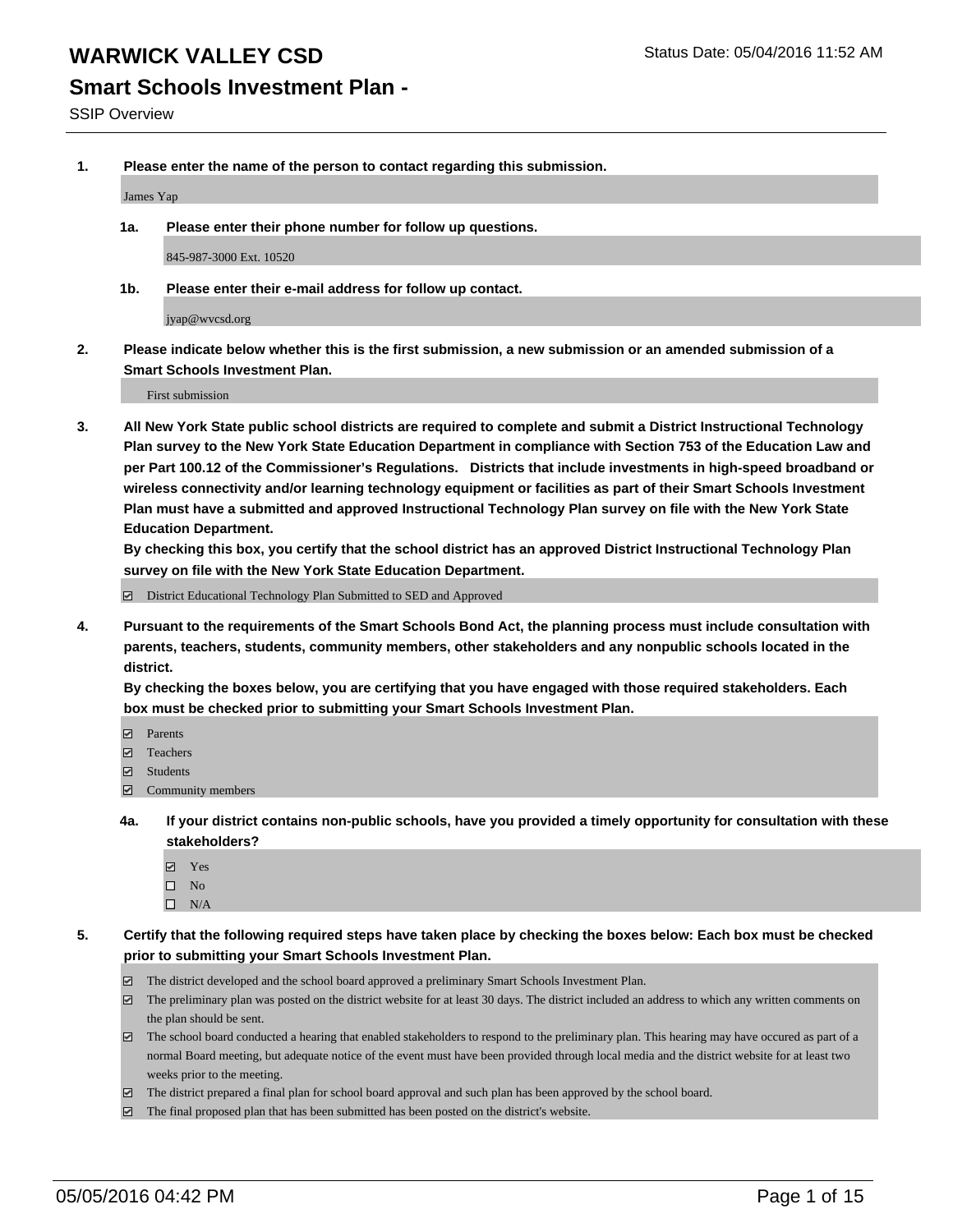## **Smart Schools Investment Plan -**

SSIP Overview

**5a. Please upload the proposed Smart Schools Investment Plan (SSIP) that was posted on the district's website. Note that this should be different than your recently submitted Educational Technology Survey. The Final SSIP, as approved by the School Board, should also be posted on the website and remain there during the course of the projects contained therein.**

Warwick Valley Central School District Mail - Please post.pdf print-survey.pdf 11-9-15 Warwick Board Agenda.pdf Technology Plan 2015-16 through 2017-18 .pdf

**6. Please enter an estimate of the total number of students and staff that will benefit from this Smart Schools Investment Plan based on the cumulative projects submitted to date.**

4,000

**7. An LEA/School District may partner with one or more other LEA/School Districts to form a consortium to pool Smart Schools Bond Act funds for a project that meets all other Smart School Bond Act requirements. Each school district participating in the consortium will need to file an approved Smart Schools Investment Plan for the project and submit a signed Memorandum of Understanding that sets forth the details of the consortium including the roles of each respective district.**

 $\Box$  The district plans to participate in a consortium to partner with other school district(s) to implement a Smart Schools project.

**8. Please enter the name and 6-digit SED Code for each LEA/School District participating in the Consortium.**

| Partner LEA/District | <b>ISED BEDS Code</b> |
|----------------------|-----------------------|
| (No Response)        | (No Response)         |

**9. Please upload a signed Memorandum of Understanding with all of the participating Consortium partners.** (No Response)

**10. Your district's Smart Schools Bond Act Allocation is:**

\$2,213,192

**11. Enter the budget sub-allocations by category that you are submitting for approval at this time. If you are not budgeting SSBA funds for a category, please enter 0 (zero.) If the value entered is \$0, you will not be required to complete that survey question.**

|                                       | Sub-         |
|---------------------------------------|--------------|
|                                       | Allocations  |
| <b>School Connectivity</b>            | 700,158      |
| Connectivity Projects for Communities | $\Omega$     |
| Classroom Technology                  | 774,117      |
| Pre-Kindergarten Classrooms           | $\Omega$     |
| Replace Transportable Classrooms      |              |
| <b>High-Tech Security Features</b>    | 0            |
| Totals:                               | 1,474,275.00 |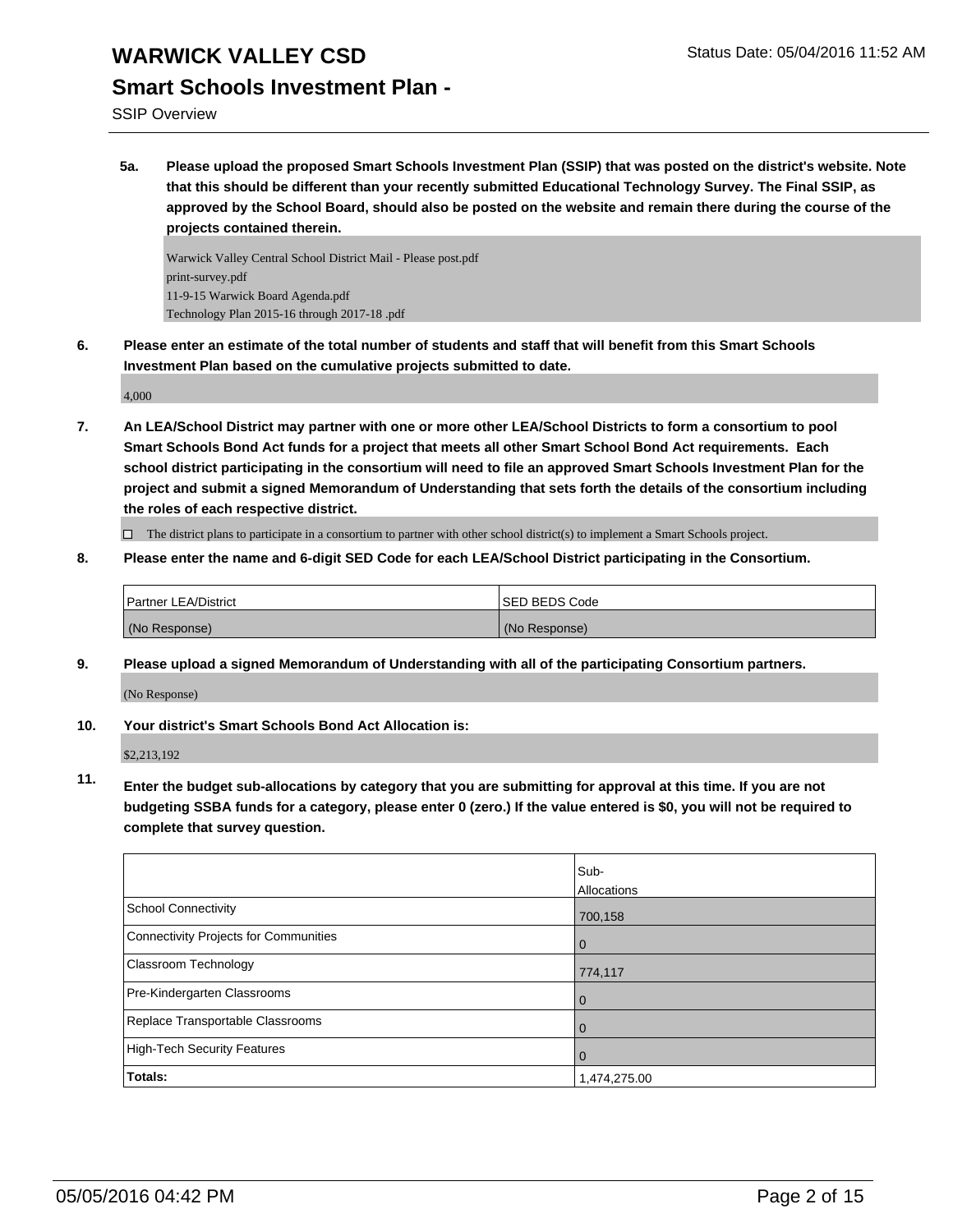School Connectivity

- **1. In order for students and faculty to receive the maximum benefit from the technology made available under the Smart Schools Bond Act, their school buildings must possess sufficient connectivity infrastructure to ensure that devices can be used during the school day. Smart Schools Investment Plans must demonstrate that:**
	- **sufficient infrastructure that meets the Federal Communications Commission's 100 Mbps per 1,000 students standard currently exists in the buildings where new devices will be deployed, or**
	- **is a planned use of a portion of Smart Schools Bond Act funds, or**
	- **is under development through another funding source.**

**Smart Schools Bond Act funds used for technology infrastructure or classroom technology investments must increase the number of school buildings that meet or exceed the minimum speed standard of 100 Mbps per 1,000 students and staff within 12 months. This standard may be met on either a contracted 24/7 firm service or a "burstable" capability. If the standard is met under the burstable criteria, it must be:**

**1. Specifically codified in a service contract with a provider, and**

**2. Guaranteed to be available to all students and devices as needed, particularly during periods of high demand, such as computer-based testing (CBT) periods.**

**Please describe how your district already meets or is planning to meet this standard within 12 months of plan submission.**

By the 2016-17 school year we will far exceed the minimum of 100Mbps per 1000 students and will be closer to 1gb/s . This should sustain us for years to come and allow us to really build a robust network internally and out to the network.

- **1a. If a district believes that it will be impossible to meet this standard within 12 months, it may apply for a waiver of this requirement, as described on the Smart Schools website. The waiver must be filed and approved by SED prior to submitting this survey.**
	- By checking this box, you are certifying that the school district has an approved waiver of this requirement on file with the New York State Education Department.

### **2. Connectivity Speed Calculator (Required)**

|                         | l Number of<br>Students | Multiply by<br>100 Kbps | Divide by 1000 Current Speed<br>to Convert to<br>Required<br>Speed in Mb | lin Mb | <b>Expected</b><br>Speed to be<br>Attained Within   Required<br>12 Months | <b>Expected Date</b><br>When<br>Speed Will be<br>Met |
|-------------------------|-------------------------|-------------------------|--------------------------------------------------------------------------|--------|---------------------------------------------------------------------------|------------------------------------------------------|
| <b>Calculated Speed</b> | 3,598                   | 359,800                 | 359.8                                                                    | 200    | 1qb/s                                                                     | 07/01/2016                                           |

#### **3. Briefly describe how you intend to use Smart Schools Bond Act funds for high-speed broadband and/or wireless connectivity projects in school buildings.**

We plan on utilizing SSBA funds to bring high speed wireless to our middle school and high school. This would be for the 16-17 school year. The funds would be to:

• switch to AC wireless

- cabling to the wireless access points
- buying switches and moving the two buildings to 10GB internal connection
- Purchasing a very large SAN so that we can store instructional contentIn addition, we will be providing a 1 GB line to the district. The monthly charges will come from the district budget. The initial build out would be paid for by SSBA funds.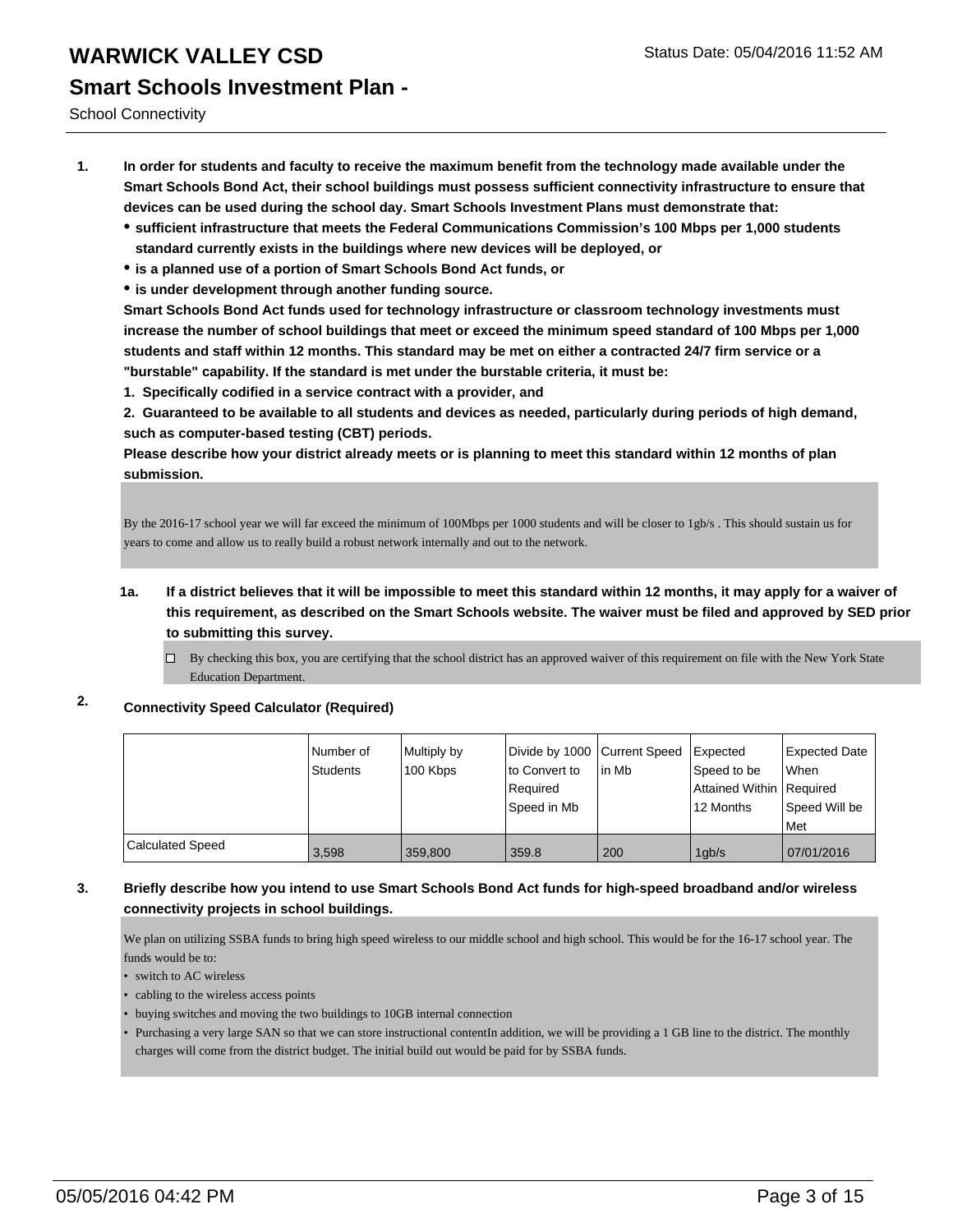School Connectivity

**4. Briefly describe the linkage between the district's District Instructional Technology Plan and the proposed projects. (There should be a link between your response to this question and your response to Question 1 in Part E. Curriculum and Instruction "What are the district's plans to use digital connectivity and technology to improve teaching and learning?)**

By moving to a 1GB pipe out to the Internet and providing wireless that is at AC speed, we will providing an unprecedented opportunity for educational experiences for our student body.

 With ubiquitous access to the Internet, teaching and learning will be significantly changed and has already made an impact. We hope to provide more devices and more opportunities of digital connectivity in the upcoming years. We have purchased several online databases to provide guided information as well. This is at all levels but especially at the elementary level. We utilize the online resources to truly support a data driven culture and also support the Response to Intervention (RTI) process. We allow the learning to happen outside the walls of the school and at any time. We have several resources in every subject area and they all generate data. This then supports the response to intervention methodology

**5. If the district wishes to have students and staff access the Internet from wireless devices within the school building, or in close proximity to it, it must first ensure that it has a robust Wi-Fi network in place that has sufficient bandwidth to meet user demand.**

**Please describe how you have quantified this demand and how you plan to meet this demand.**

Currently we use all of our bandwidth everyday. When we go uncapped with our local BOCES, we normally hit demand of over 200Mbps. We are also averaging 1000 documents in the cloud every day. With the help of SSBA, we will have AC wireless in all of our schools. Currently we only have it at our elementary schools. This will allow us to allow for a true STEAM curriculum which we currently utilizing at all grade levels. This includes EIE (Engineering is Elementary) at the elementary level and PLTW (Project Lead the Way) at the secondary level. We will also be utilizing the speed for a revamp and retool of our communications program at the high school level.

**6. As indicated on Page 5 of the guidance, the Office of Facilities Planning will have to conduct a preliminary review of all capital projects, including connectivity projects.**

| Project Number        |  |
|-----------------------|--|
| 44-21-01-06-7-999-SB1 |  |

**7. Certain high-tech security and connectivity infrastructure projects may be eligible for an expedited review process as determined by the Office of Facilities Planning.**

**Was your project deemed eligible for streamlined review?**

Yes

**7a. Districts that choose the Streamlined Review Process will be required to certify that they have reviewed all installations with their licensed architect or engineer of record and provide that person's name and license number.**

**The licensed professional must review the products and proposed method of installation prior to implementation and review the work during and after completion in order to affirm that the work was code-compliant, if requested.**

I certify that I have reviewed all installations with a licensed architect or engineer of record.

**8. Include the name and license number of the architect or engineer of record.**

| Name           | License Number |
|----------------|----------------|
| Jack Eisenbach | 59445          |

**9. If you are submitting an allocation for School Connectivity complete this table.**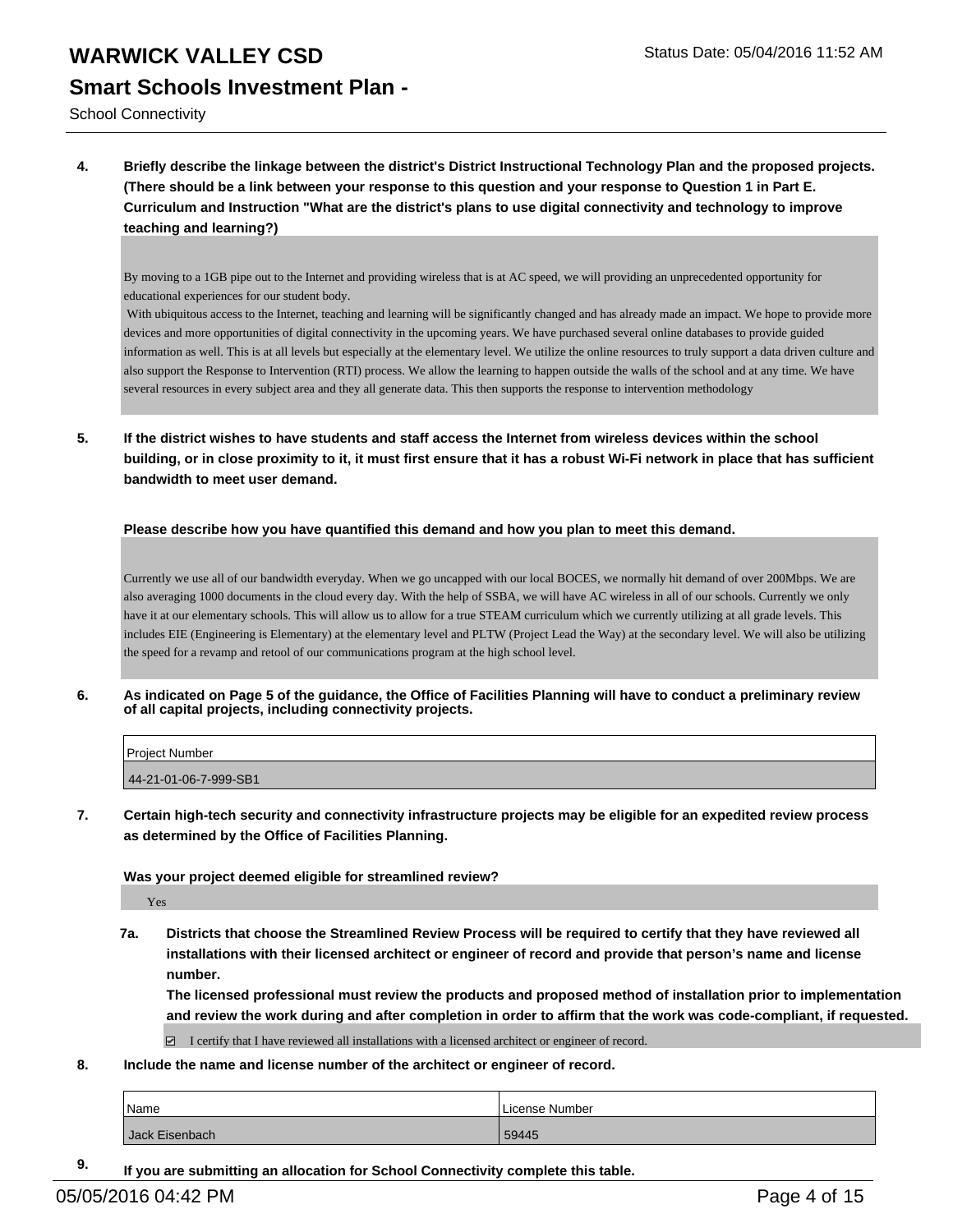School Connectivity

**Note that the calculated Total at the bottom of the table must equal the Total allocation for this category that you entered in the SSIP Overview overall budget.** 

|                                                   | Sub-<br>Allocation |
|---------------------------------------------------|--------------------|
| Network/Access Costs                              | 173,843            |
| <b>Outside Plant Costs</b>                        | 50,000             |
| <b>School Internal Connections and Components</b> | 373,090            |
| Professional Services                             | 98,000             |
| Testing                                           | 5,225              |
| <b>Other Upfront Costs</b>                        | $\overline{0}$     |
| <b>Other Costs</b>                                | $\overline{0}$     |
| Totals:                                           | 700,158.00         |

| Select the allowable expenditure | litem to be purchased | Quantity      | Cost per Item | <b>Total Cost</b> |
|----------------------------------|-----------------------|---------------|---------------|-------------------|
| type.                            |                       |               |               |                   |
| Repeat to add another item under |                       |               |               |                   |
| each type.                       |                       |               |               |                   |
| (No Response)                    | (No Response)         | (No Response) | (No Response) | (No Response)     |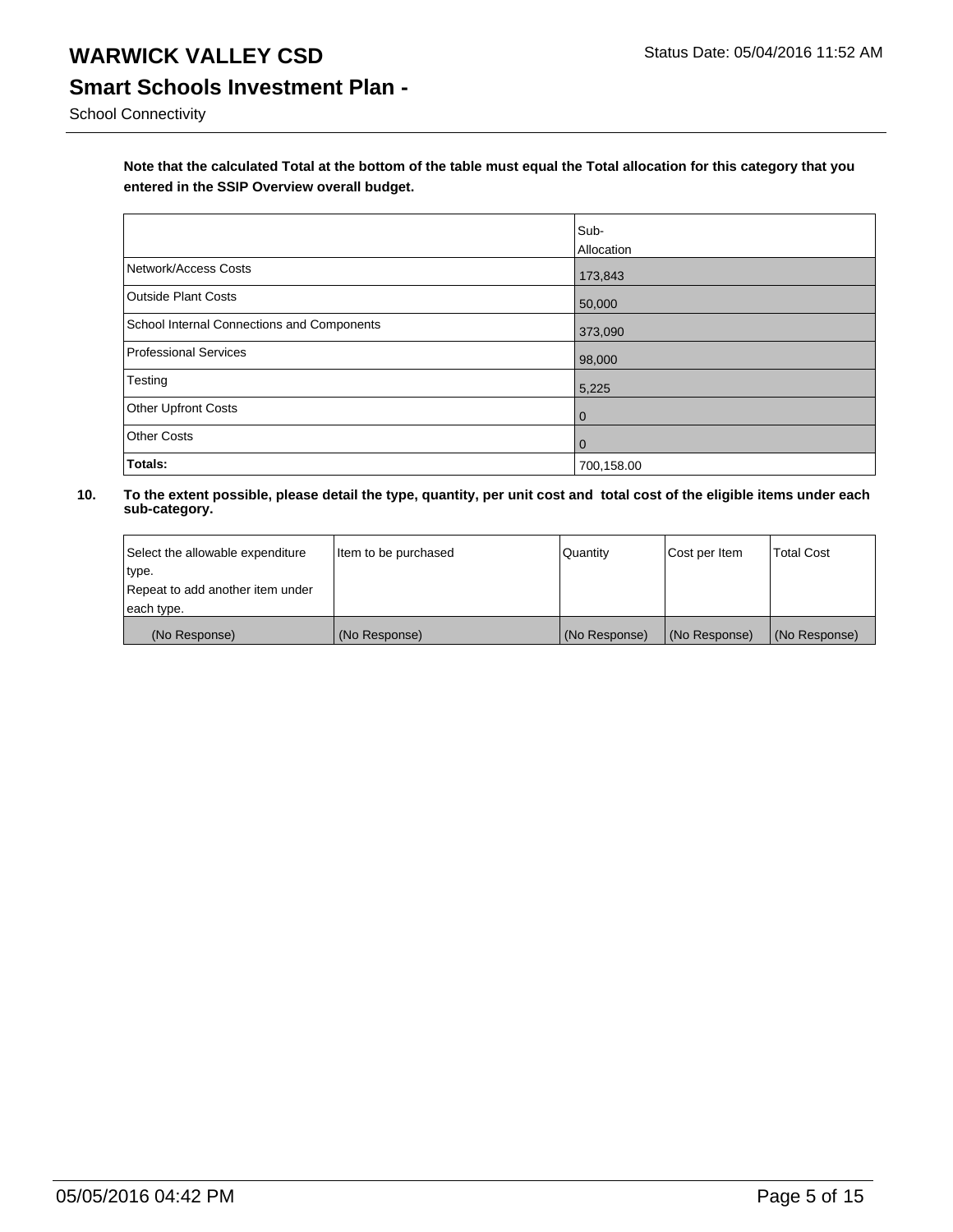### **Smart Schools Investment Plan -**

Community Connectivity (Broadband and Wireless)

**1. Briefly describe how you intend to use Smart Schools Bond Act funds for high-speed broadband and/or wireless connectivity projects in the community.**

**2. Please describe how the proposed project(s) will promote student achievement and increase student and/or staff access to the Internet in a manner that enhances student learning and/or instruction outside of the school day and/or school building.**

**3. Community connectivity projects must comply with all the necessary local building codes and regulations (building and related permits are not required prior to plan submission).**

 $\Box$  I certify that we will comply with all the necessary local building codes and regulations.

**4. Please describe the physical location of the proposed investment.**

(No Response)

**5. Please provide the initial list of partners participating in the Community Connectivity Broadband Project, along with their Federal Tax Identification (Employer Identification) number.**

| <b>Project Partners</b> | Federal ID#   |
|-------------------------|---------------|
| (No Response)           | (No Response) |

**6. If you are submitting an allocation for Community Connectivity, complete this table. Note that the calculated Total at the bottom of the table must equal the Total allocation for this category that you entered in the SSIP Overview overall budget.**

|                             | Sub-Allocation |
|-----------------------------|----------------|
| Network/Access Costs        | 0              |
| <b>Outside Plant Costs</b>  | 0              |
| <b>Tower Costs</b>          | $\mathbf 0$    |
| Customer Premises Equipment | 0              |
| Professional Services       | 0              |
| Testing                     | 0              |
| Other Upfront Costs         |                |
| <b>Other Costs</b>          |                |
| Totals:                     |                |

| Select the allowable expenditure | Item to be purchased | Quantity      | Cost per Item | <b>Total Cost</b> |
|----------------------------------|----------------------|---------------|---------------|-------------------|
| type.                            |                      |               |               |                   |
| Repeat to add another item under |                      |               |               |                   |
| each type.                       |                      |               |               |                   |
| (No Response)                    | (No Response)        | (No Response) | (No Response) | (No Response)     |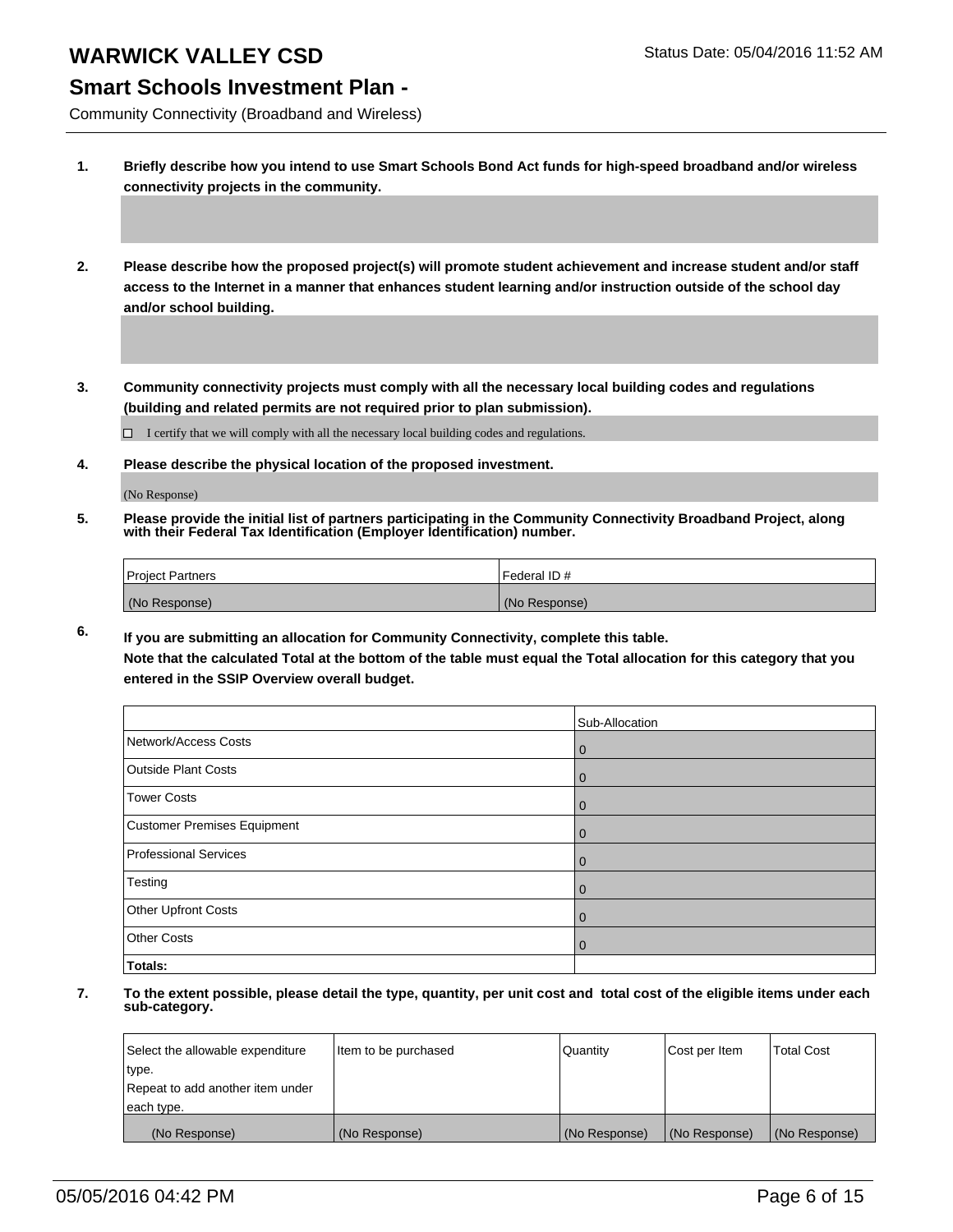#### Classroom Learning Technology

**1. In order for students and faculty to receive the maximum benefit from the technology made available under the Smart Schools Bond Act, their school buildings must possess sufficient connectivity infrastructure to ensure that devices can be used during the school day. Smart Schools Investment Plans must demonstrate that sufficient infrastructure that meets the Federal Communications Commission's 100 Mbps per 1,000 students standard currently exists in the buildings where new devices will be deployed, or is a planned use of a portion of Smart Schools Bond Act funds, or is under development through another funding source.**

**Smart Schools Bond Act funds used for technology infrastructure or classroom technology investments must increase the number of school buildings that meet or exceed the minimum speed standard of 100 Mbps per 1,000 students and staff within 12 months. This standard may be met on either a contracted 24/7 firm service or a "burstable" capability. If the standard is met under the burstable criteria, it must be:**

**1. Specifically codified in a service contract with a provider, and**

**2. Guaranteed to be available to all students and devices as needed, particularly during periods of high demand, such as computer-based testing (CBT) periods.**

**Please describe how your district already meets or is planning to meet this standard within 12 months of plan submission.**

By the 2016-17 school year we will far exceed the minimum of 100Mbps per 1000 students and will be closer to 1gb/s. This should sustain us for years to come and allow us to really build a robust network internally and out to the network.

- **1a. If a district believes that it will be impossible to meet this standard within 12 months, it may apply for a waiver of this requirement, as described on the Smart Schools website. The waiver must be filed and approved by SED prior to submitting this survey.**
	- $\Box$  By checking this box, you are certifying that the school district has an approved waiver of this requirement on file with the New York State Education Department.

### **2. Connectivity Speed Calculator (Required)**

|                         | l Number of<br><b>Students</b> | Multiply by<br>100 Kbps | Divide by 1000 Current Speed<br>to Convert to<br>l Reauired<br>Speed in Mb | lin Mb | <b>I</b> Expected<br>Speed to be<br>Attained Within   Required<br>12 Months | <b>Expected Date</b><br><b>When</b><br>l Speed Will be |
|-------------------------|--------------------------------|-------------------------|----------------------------------------------------------------------------|--------|-----------------------------------------------------------------------------|--------------------------------------------------------|
|                         |                                |                         |                                                                            |        |                                                                             | <b>Met</b>                                             |
| <b>Calculated Speed</b> | 3,598                          | 359,800                 | 359.8                                                                      | 200    | 1qb/s                                                                       | 07/01/2016                                             |

**3. If the district wishes to have students and staff access the Internet from wireless devices within the school building, or in close proximity to it, it must first ensure that it has a robust Wi-Fi network in place that has sufficient bandwidth to meet user demand.**

**Please describe how you have quantified this demand and how you plan to meet this demand.**

Currently we use all of our bandwidth everyday. When we go uncapped with our local BOCES, we normally hit demand of over 200Mbps. We are also averaging 1000 documents in the cloud every day. With the help of SSBA, we will have AC wireless in all of our schools. Currently we only have it at our elementary schools. This will allow us to allow for a true STEAM curriculum which we currently utilizing at all grade levels. This includes EIE (Engineering is Elementary) at the elementary level and PLTW (Project Lead the Way) at the secondary level. We will also be utilizing the speed for a revamp and retool of our communications program at the high school level.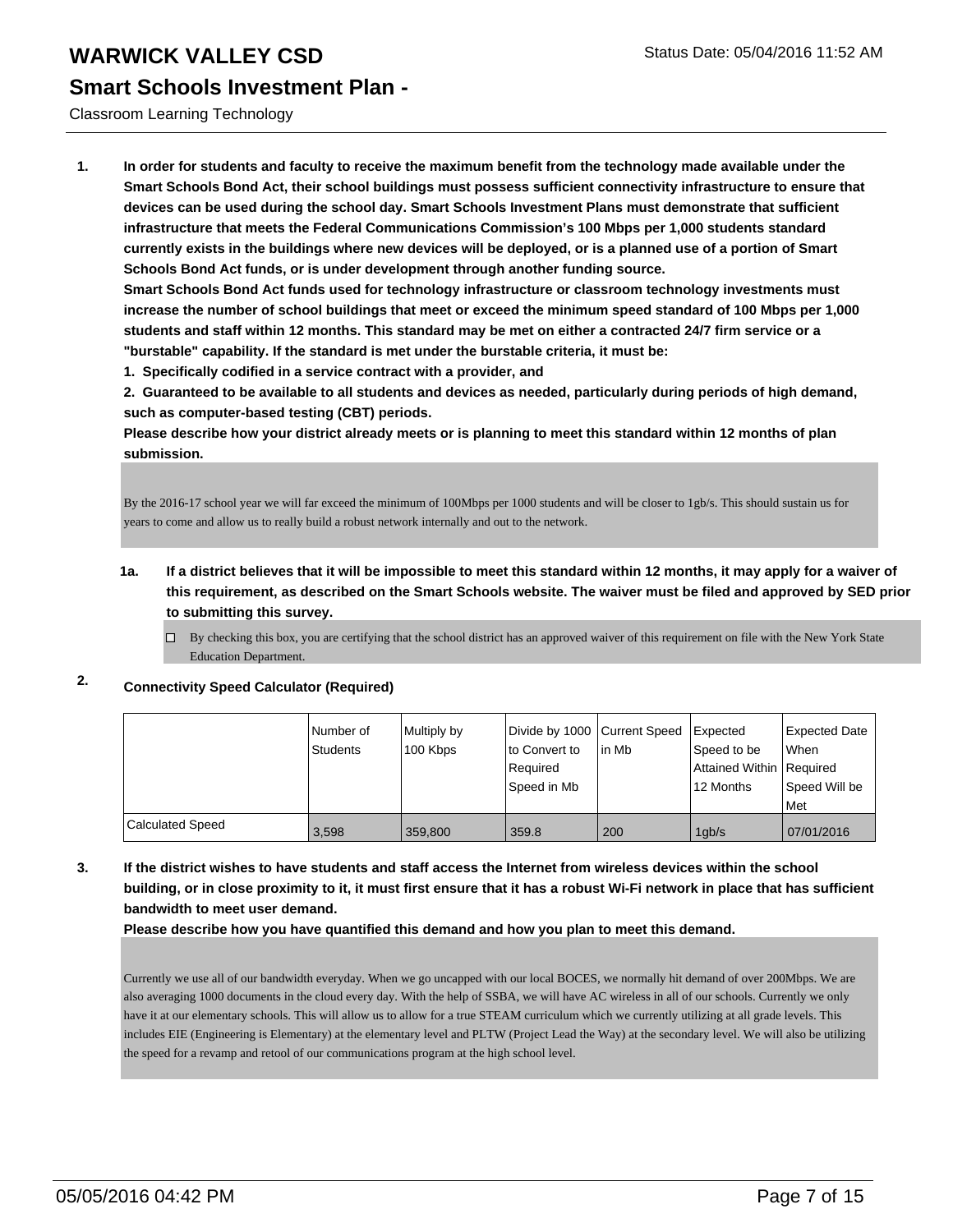### **Smart Schools Investment Plan -**

#### Classroom Learning Technology

**4. All New York State public school districts are required to complete and submit an Instructional Technology Plan survey to the New York State Education Department in compliance with Section 753 of the Education Law and per Part 100.12 of the Commissioner's Regulations.**

**Districts that include educational technology purchases as part of their Smart Schools Investment Plan must have a submitted and approved Instructional Technology Plan survey on file with the New York State Education Department.**

- $\boxtimes$  By checking this box, you are certifying that the school district has an approved Instructional Technology Plan survey on file with the New York State Education Department.
- **5. Describe the devices you intend to purchase and their compatibility with existing or planned platforms or systems. Specifically address the adequacy of each facility's electrical, HVAC and other infrastructure necessary to install and support the operation of the planned technology.**

We plan on buying Interactive Televisions with Smart Schools money. We currently have Smart Boards in almost every classroom. These boards range in age. Some are 10 years old. By moving to Interactive Televisions, we will be able get 15 years out of most of the TVs. There are also many less moving parts with the TVs. This means many less points of failure. Just with not buying projector bulbs, over the life of each TV, it will pay for itself.

We also plan on buying very high end Mac computers. These will be used for video editing in the new communications suite. This should allow for our communication program to flourish. It will provide an environment that will rival most colleges and be another "pathway" to graduation for our students.

All of these devices will integrate very easily into our current environment since we rely heavily on cloud based computing.

- **6. Describe how the proposed technology purchases will:**
	- **> enhance differentiated instruction;**
	- **> expand student learning inside and outside the classroom;**
	- **> benefit students with disabilities and English language learners; and**
	- **> contribute to the reduction of other learning gaps that have been identified within the district.**

**The expectation is that districts will place a priority on addressing the needs of students who struggle to succeed in a rigorous curriculum. Responses in this section should specifically address this concern and align with the district's Instructional Technology Plan (in particular Question 2 of E. Curriculum and Instruction: "Does the district's instructional technology plan address the needs of students with disabilities to ensure equitable access to instruction, materials and assessments?" and Question 3 of the same section: "Does the district's instructional technology plan address the provision of assistive technology specifically for students with disabilities to ensure access to and participation in the general curriculum?"**

The Interactive TVs would be used in multiple ways to provide a visual medium for all of our instructional programs. It would allows students and teachers to interact with different visuals on a very hands on manner. All of the TVs come in with built in casting which allow for mirroring of the screen bi-directionally. Therefore students and teachers can show what they are working on while at the screen. This helps with language development, mathematical processing. We also can even mirror via the internet and provide instruction if a student is sick.

With the new communications area, this will benefit the community as we will be able to produce TV shows and other productions. We will also be able to produce many different kinds of video productions. Including producing our own multimedia material for our classes. We can then start to use TPR (total Physical Response) as a way of differentiating instruction and providing multiple ways of communicating with all learners. The video piece of the communication suite will allow for communication inside and outside of the classroom and for us to archive exemplar lessons in every discipline.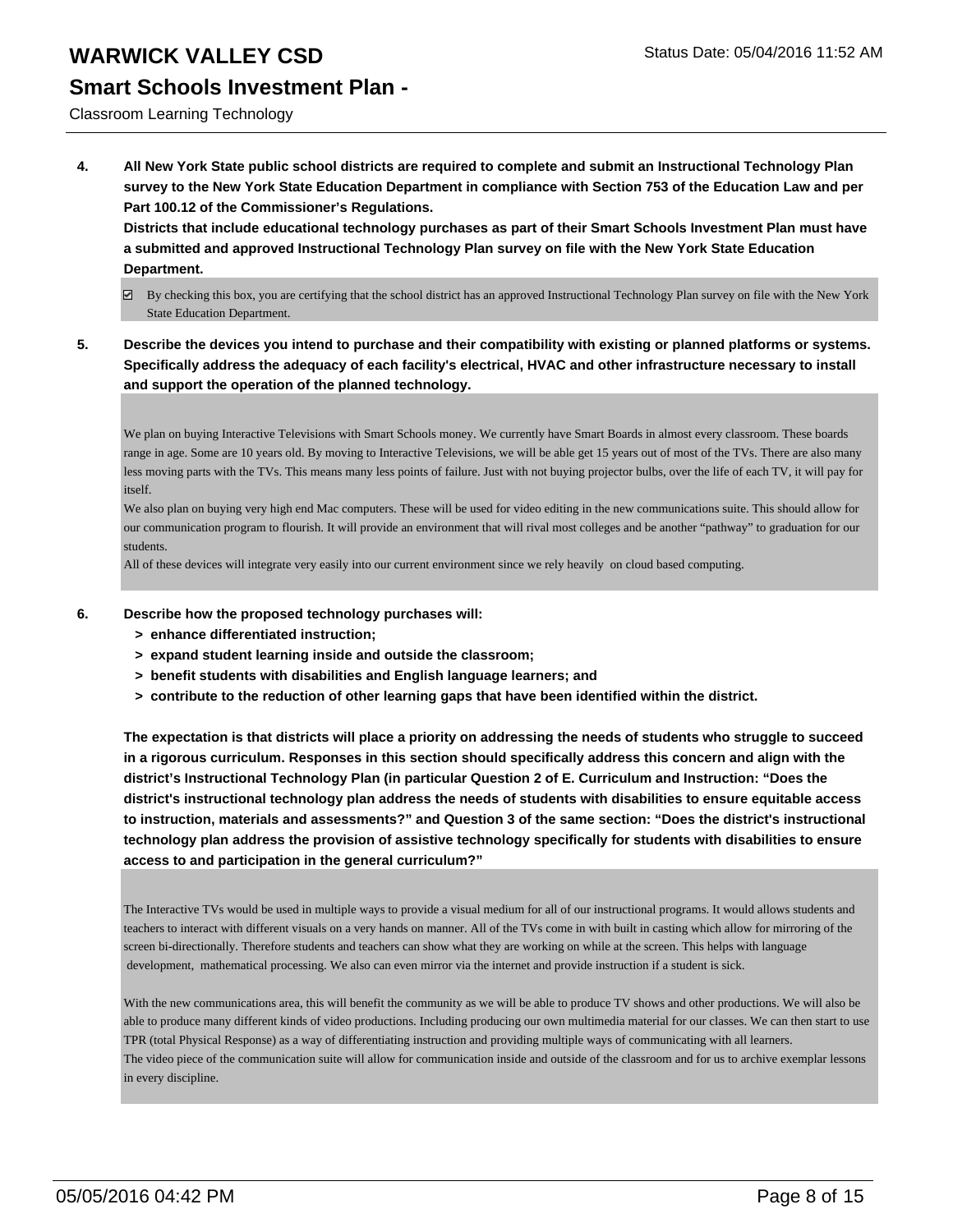Classroom Learning Technology

#### **7. Where appropriate, briefly describe how the proposed technology purchases will enhance ongoing communication with parents and other stakeholders and help the district facilitate technology-based regional partnerships, including distance learning and other efforts.**

With the purchase of the interactive TVs, we are also purchasing (with district funds) splashtop online software. This will allow the district to mirror what is on the screen to other mobile devices. This includes even remote devices. It is very secure because a new code is generated every time the program is stopped or started. This technology will be a "Game changer" in the fact that we can even share lessons live with students at home. We will also add Audio as our teachers become more comfortable with the technology.

The communications suite will also help with communication with parents and other stake holders. As it was stated early, we can video exemplar lessons to share out with the community. We can also produce a multitude of different productions that can be shared and help facilitate communication with varying groups. We plan on even using district funds to create an amphitheater so community groups can come in to view the video that we create.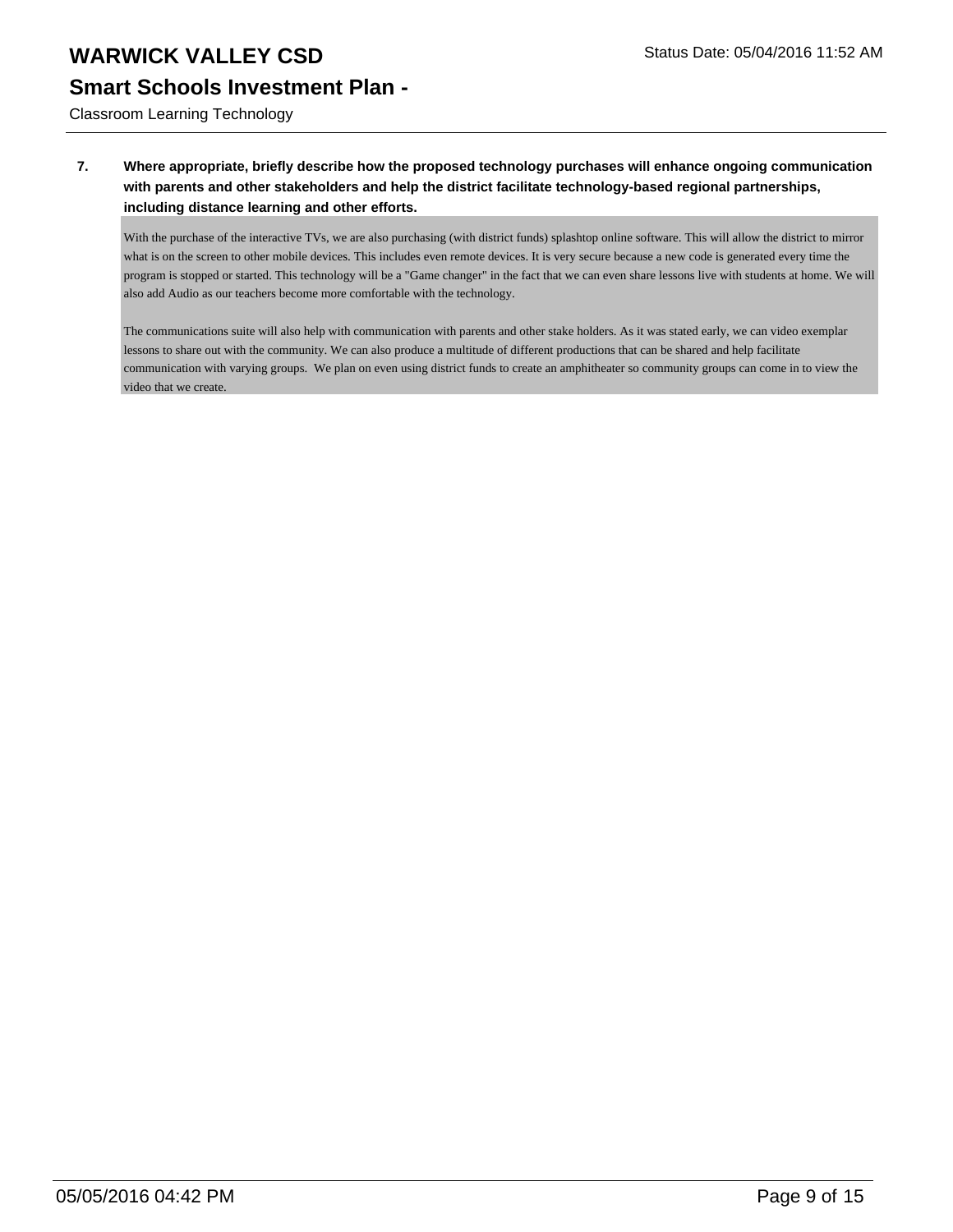Classroom Learning Technology

**8. Describe the district's plan to provide professional development to ensure that administrators, teachers and staff can employ the technology purchased to enhance instruction successfully.**

**Note: This response should be aligned and expanded upon in accordance with your district's response to Question 1 of F. Professional Development of your Instructional Technology Plan: "Please provide a summary of professional development offered to teachers and staff, for the time period covered by this plan, to support technology to enhance teaching and learning. Please include topics, audience and method of delivery within your summary."**

We offer many different opportunities for Professional Development. Here is a brief list related to SSBA funds:

Monthly Professional Learning Communities- The sessions are for one hour after school and are designed by both teachers and administrators. Some of them will be utilize for orientation to the new media center, exploring online resources, and getting lessons ready for the interactive TVs. All initiatives possible with SSBA dollars.

ITF- We have an Instructional Technology Facilitator in each building. This helps with staff and gives them the opportunity for "just in time learning". With the SSBA dollars that will pay for a new infrastructure, new interactive TVs, and an extremely high speed internet connection, the ITFs will be busy supporting teachers with online resources, with STEAM initiatives, and getting them oriented to the new TVs.

Supt. Conf. Days-

 We give our staff many different choices on Superintendent's Conference Days. Many of them address learning technology. A large initiative that will be happening in the district will be curriculum mapping. The tool to curriculum map will be an online tool. with the new Internet connection and infrastructure, this work will be much easier to do. In addition staff will feel more comfortable integrating online resources.

Below are the NYS PD Standards as well as how we address each one related to SSBA:

 1.Designing Professional Development: As we are designing different opportunities, we collaborate with several different groups to try and provide the learning that is needed with technology. We also take into account what will help our students the most. With the SSBA dollars we can now design workshops that are online and contain tons of multimedia to further support the learning.

2. Content Knowledge and Quality Teaching: We try to provide instructors that know the material as well as the culture of

our school district. We even have multiple staff that are Google Certified teachers or Trainers as we well as being

 knowledgeable in many other areas. With SSBA we will be support the quality Teaching and content knowlege with a quicker internet connection. This will allow teachers to access sites with more reliability.

3. Research-based Professional Learning: One of the main foci of our professional learning has to do with Student Engagement. This is one of the most important standards with Charlotte Danielson's rubric for teaching. It is also been something that ASCD has centered many books and magazines on in the last year. We take this research and layer it on top of the technology that we are trying to teach.

4. Collaboration: In all of our professional development opportunities, we encourage and allow for collaboration. We also have adopted a Google environment so we can provide synchronous and asynchronous collaboration. This will become even more utilized with SSBA dollars.

5. Diverse Learning: We provide many opportunities to our staff and even offer ability-level training on the same topic. This will be especially true when designing workshops related to the Interactive TVs.

6.Student Learning Environments: We have adopted Google Classroom to encourage Student Learning Environments.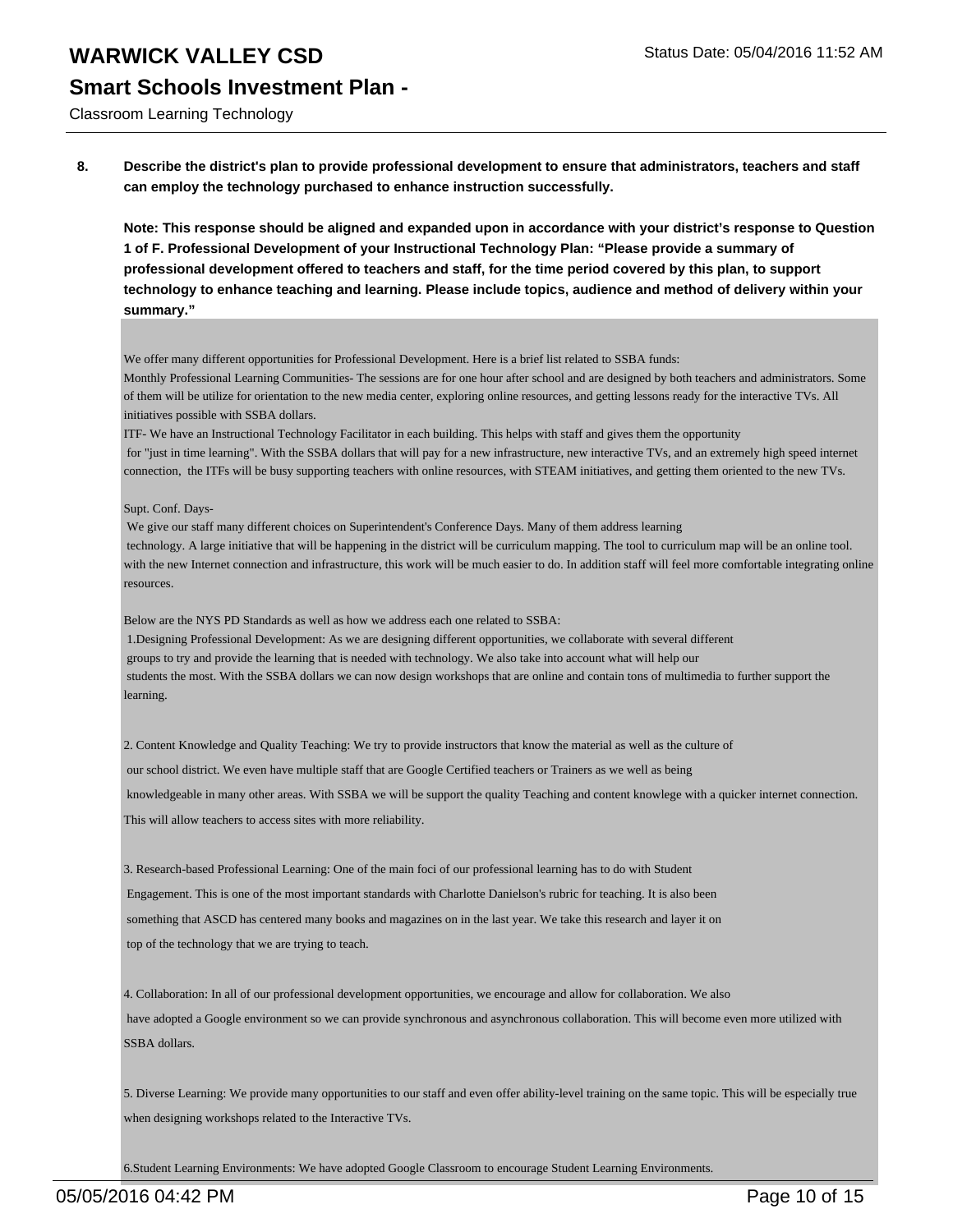Classroom Learning Technology

 The physical environment is also something that we hope to address even further if Smarter Schools is to pass. This is especially true with the new media center. There will be many areas for collaboration as well as other areas that allow for hands on learning.

7. Parent, Family and Community Engagement: We have embraced several community organizations so that we can provide real-world, authentic learning to our students. This includes: Sustainable Warwick. Wisner Library, and the Warwick Historical Society. We also host many parent groups at our facilities and make sure that they can use the technology that is present.

 8. Data-driven Professional Practice: Almost all of the online software that we currently have, has a data component. We believe this will help support the development of an RTI process. We also make sure that teachers and administrators understand the pieces of data. With the new Internet connection provided by SSBA dollars, this will become even more seamless.

10.Evaluation: We do ask participants to submit their feedback after each professional development opportunity. Many times we do this through online surveys. With SSBA dollars the creations and pass out of surveys will be even easier to accompish.

**9. Districts must contact the SUNY/CUNY teacher preparation program that supplies the largest number of the district's new teachers to request advice on innovative uses and best practices at the intersection of pedagogy and educational technology.**

 $\boxtimes$  By checking this box, you certify that you have contacted the SUNY/CUNY teacher preparation program that supplies the largest number of your new teachers to request advice on these issues.

**10. A district whose Smart Schools Investment Plan proposes the purchase of technology devices and other hardware must account for nonpublic schools in the district.**

**Are there nonpublic schools within your school district?**

Yes

- $\square$  No
- **10a. Describe your plan to loan purchased hardware to nonpublic schools within your district. The plan should use your district's nonpublic per-student loan amount calculated below, within the framework of the guidance. Please enter the date by which nonpublic schools must request classroom technology items. Also, specify in your response the devices that the nonpublic schools have requested, as well as in the in the Budget and the Expenditure Table at the end of the page.**

We plan on loaning 7 interactive TVs to the nonpublic school within our school district. These can be used by students and teachers. They will allow for differentiation of instruction in a very visual medium. These interactive TVs also have casting and mirroring capabilities.We have worked hand in hand with the non public school to provide the technology that they would like. They are very excited about the loaning of these TVs. Many of the students do end up in our High school since the nonpublic is only K-8. We see this as a good investment and a way of guaranteeing that all of our students are exposed to technology at a very early age.We will be installing these by the fall of 2016.

**10b. A final Smart Schools Investment Plan cannot be approved until school authorities have adopted regulations specifying the date by which requests from nonpublic schools for the purchase and loan of Smart Schools Bond Act classroom technology must be received by the district.**

 $\boxtimes$  By checking this box, you certify that you have such a plan and associated regulations in place that have been made public.

**11. Nonpublic Classroom Technology Loan Calculator**

**The Smart Schools Bond Act provides that any Classroom Learning Technology purchases made using Smart Schools funds shall be lent, upon request, to nonpublic schools in the district. However, no school district shall be required to loan technology in amounts greater than the total obtained and spent on technology pursuant to the Smart Schools Bond Act and the value of such loan may not exceed the total of \$250 multiplied by the nonpublic**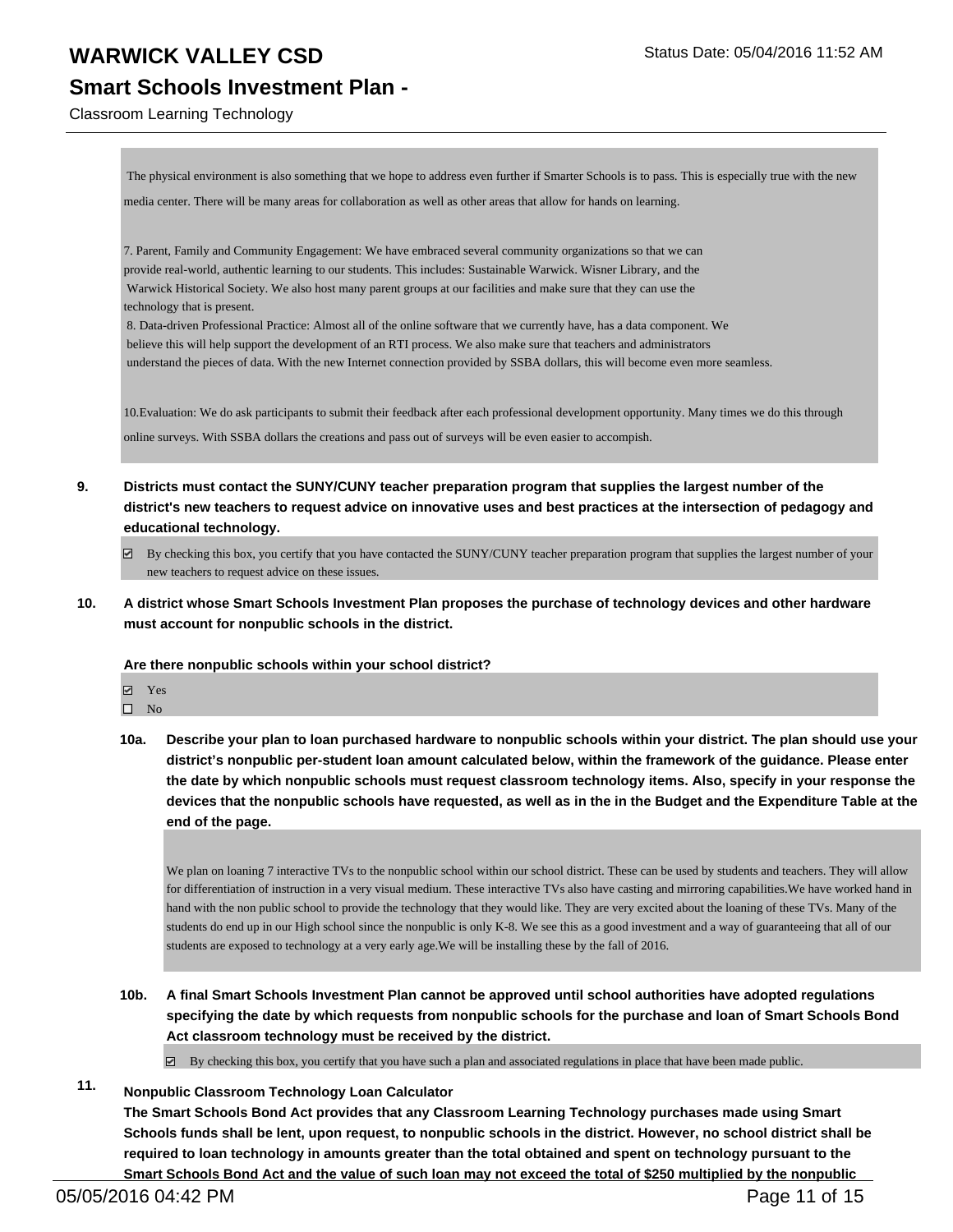## **Smart Schools Investment Plan -**

Classroom Learning Technology

#### **school enrollment in the base year at the time of enactment. See:**

**http://www.p12.nysed.gov/mgtserv/smart\_schools/docs/Smart\_Schools\_Bond\_Act\_Guidance\_04.27.15\_Final.pdf.**

|                                         | Classroom<br>Technology<br>Sub-allocation | 2. Public<br>Enrollment<br>$(2014 - 15)$ | 3. Nonpublic<br>Enrollment<br>$(2014 - 15)$ | l 4. Sum of<br>Public and<br>Nonpublic<br>Enrollment | 15. Total Per<br>Pupil Sub-<br>lallocation | 16. Total<br>Nonpublic Loan<br>l Amount |
|-----------------------------------------|-------------------------------------------|------------------------------------------|---------------------------------------------|------------------------------------------------------|--------------------------------------------|-----------------------------------------|
| Calculated Nonpublic Loan<br>l Amount i | 774.117                                   | 3.625                                    | 191                                         | 3.816                                                | 203                                        | 38.773                                  |

**12. To ensure the sustainability of technology purchases made with Smart Schools funds, districts must demonstrate a long-term plan to maintain and replace technology purchases supported by Smart Schools Bond Act funds. This sustainability plan shall demonstrate a district's capacity to support recurring costs of use that are ineligible for Smart Schools Bond Act funding such as device maintenance, technical support, Internet and wireless fees, maintenance of hotspots, staff professional development, building maintenance and the replacement of incidental items. Further, such a sustainability plan shall include a long-term plan for the replacement of purchased devices and equipment at the end of their useful life with other funding sources.**

 $\boxtimes$  By checking this box, you certify that the district has a sustainability plan as described above.

**13. Districts must ensure that devices purchased with Smart Schools Bond funds will be distributed, prepared for use, maintained and supported appropriately. Districts must maintain detailed device inventories in accordance with generally accepted accounting principles.**

 $\boxtimes$  By checking this box, you certify that the district has a distribution and inventory management plan and system in place.

**14. If you are submitting an allocation for Classroom Learning Technology complete this table. Note that the calculated Total at the bottom of the table must equal the Total allocation for this category that you entered in the SSIP Overview overall budget.**

|                         | Sub-Allocation |
|-------------------------|----------------|
| Interactive Whiteboards | 268,390        |
| <b>Computer Servers</b> | 2,199          |
| Desktop Computers       | 405,528        |
| Laptop Computers        | $\mathbf 0$    |
| <b>Tablet Computers</b> | 0              |
| <b>Other Costs</b>      | 98,000         |
| <b>Totals:</b>          | 774,117.00     |

| Select the allowable expenditure | I Item to be Purchased | Quantity      | Cost per Item | <b>Total Cost</b> |
|----------------------------------|------------------------|---------------|---------------|-------------------|
| type.                            |                        |               |               |                   |
| Repeat to add another item under |                        |               |               |                   |
| each type.                       |                        |               |               |                   |
| (No Response)                    | (No Response)          | (No Response) | (No Response) | (No Response)     |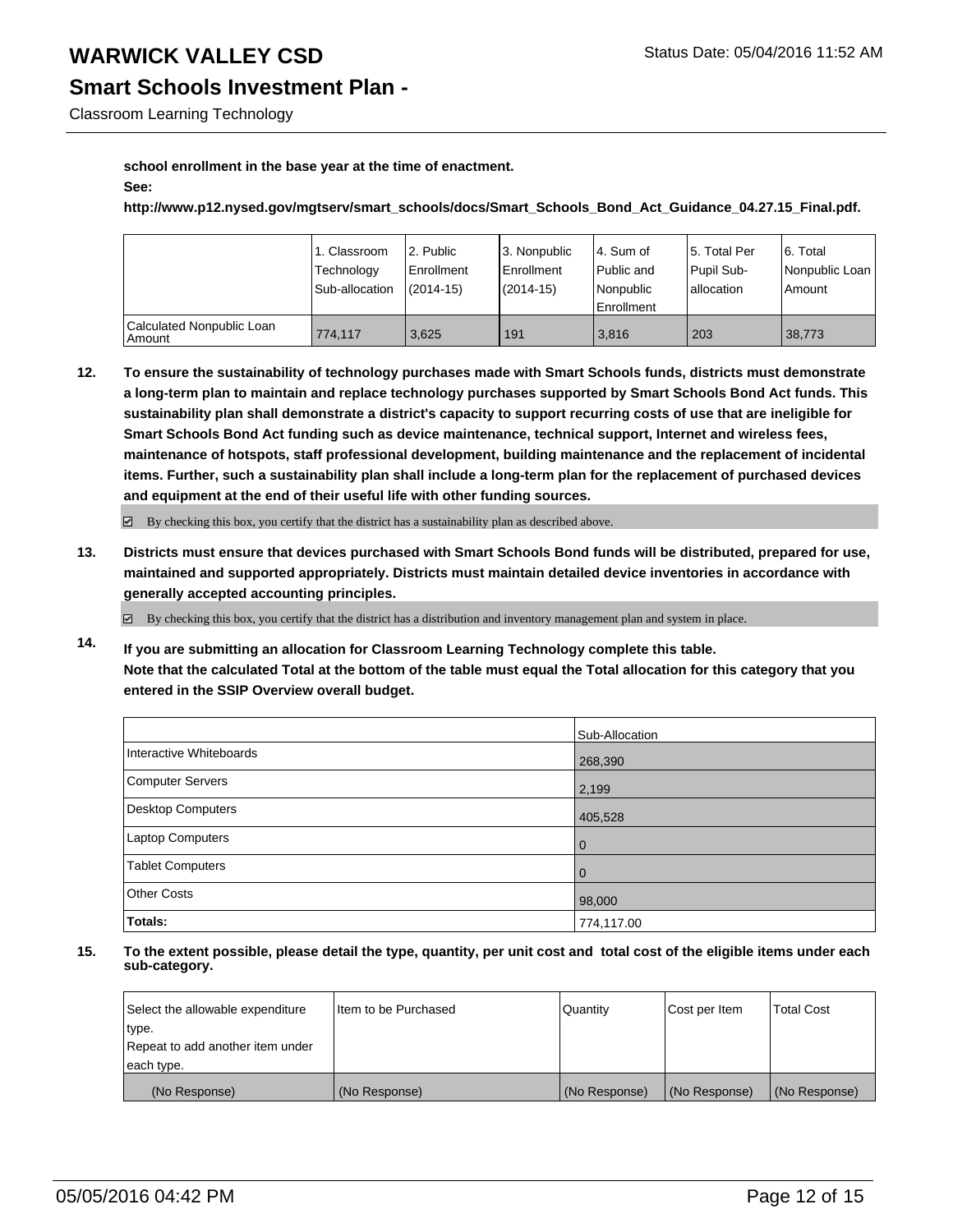## **Smart Schools Investment Plan -**

Pre-Kindergarten Classrooms

**1. Provide information regarding how and where the district is currently serving pre-kindergarten students and justify the need for additional space with enrollment projections over 3 years.**

(No Response)

- **2. Describe the district's plan to construct, enhance or modernize education facilities to accommodate prekindergarten programs. Such plans must include:**
	- **Specific descriptions of what the district intends to do to each space;**
	- **An affirmation that pre-kindergarten classrooms will contain a minimum of 900 square feet per classroom;**
	- **The number of classrooms involved;**
	- **The approximate construction costs per classroom; and**
	- **Confirmation that the space is district-owned or has a long-term lease that exceeds the probable useful life of the improvements.**

(No Response)

**3. Smart Schools Bond Act funds may only be used for capital construction costs. Describe the type and amount of additional funds that will be required to support ineligible ongoing costs (e.g. instruction, supplies) associated with any additional pre-kindergarten classrooms that the district plans to add.**

(No Response)

**4. All plans and specifications for the erection, repair, enlargement or remodeling of school buildings in any public school district in the State must be reviewed and approved by the Commissioner. Districts that plan capital projects using their Smart Schools Bond Act funds will undergo a Preliminary Review Process by the Office of Facilities Planning.**

| Project Number |  |
|----------------|--|
| (No Response)  |  |

**5. If you have made an allocation for Pre-Kindergarten Classrooms, complete this table. Note that the calculated Total at the bottom of the table must equal the Total allocation for this category that you**

**entered in the SSIP Overview overall budget.**

|                                          | Sub-Allocation |
|------------------------------------------|----------------|
| Construct Pre-K Classrooms               | (No Response)  |
| Enhance/Modernize Educational Facilities | (No Response)  |
| Other Costs                              | (No Response)  |
| Totals:                                  |                |

| Select the allowable expenditure | Item to be purchased | Quantity      | Cost per Item | <b>Total Cost</b> |
|----------------------------------|----------------------|---------------|---------------|-------------------|
| type.                            |                      |               |               |                   |
| Repeat to add another item under |                      |               |               |                   |
| each type.                       |                      |               |               |                   |
| (No Response)                    | (No Response)        | (No Response) | (No Response) | (No Response)     |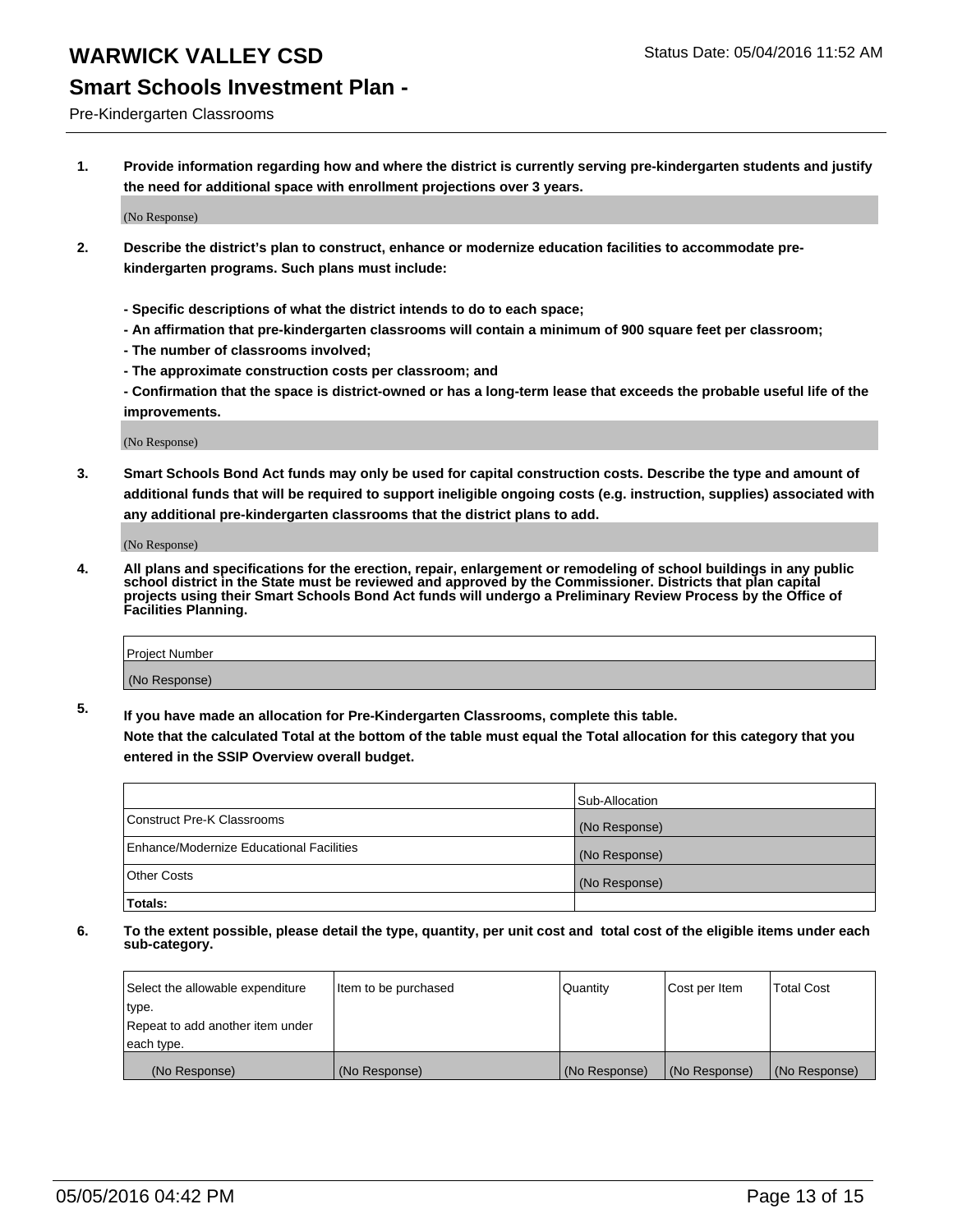## **Smart Schools Investment Plan -**

Replace Transportable Classrooms

**1. Describe the district's plan to construct, enhance or modernize education facilities to provide high-quality instructional space by replacing transportable classrooms.**

(No Response)

**2. All plans and specifications for the erection, repair, enlargement or remodeling of school buildings in any public school district in the State must be reviewed and approved by the Commissioner. Districts that plan capital projects using their Smart Schools Bond Act funds will undergo a Preliminary Review Process by the Office of Facilities Planning.**

| Project Number |  |
|----------------|--|
| (No Response)  |  |

**3. For large projects that seek to blend Smart Schools Bond Act dollars with other funds, please note that Smart Schools Bond Act funds can be allocated on a pro rata basis depending on the number of new classrooms built that directly replace transportable classroom units.**

**If a district seeks to blend Smart Schools Bond Act dollars with other funds describe below what other funds are being used and what portion of the money will be Smart Schools Bond Act funds.**

(No Response)

**4. If you have made an allocation for Replace Transportable Classrooms, complete this table. Note that the calculated Total at the bottom of the table must equal the Total allocation for this category that you entered in the SSIP Overview overall budget.**

|                                                | Sub-Allocation |
|------------------------------------------------|----------------|
| Construct New Instructional Space              | (No Response)  |
| Enhance/Modernize Existing Instructional Space | (No Response)  |
| <b>Other Costs</b>                             | (No Response)  |
| Totals:                                        |                |

| Select the allowable expenditure | Item to be purchased | Quantity      | Cost per Item | <b>Total Cost</b> |
|----------------------------------|----------------------|---------------|---------------|-------------------|
| type.                            |                      |               |               |                   |
| Repeat to add another item under |                      |               |               |                   |
| each type.                       |                      |               |               |                   |
| (No Response)                    | (No Response)        | (No Response) | (No Response) | (No Response)     |